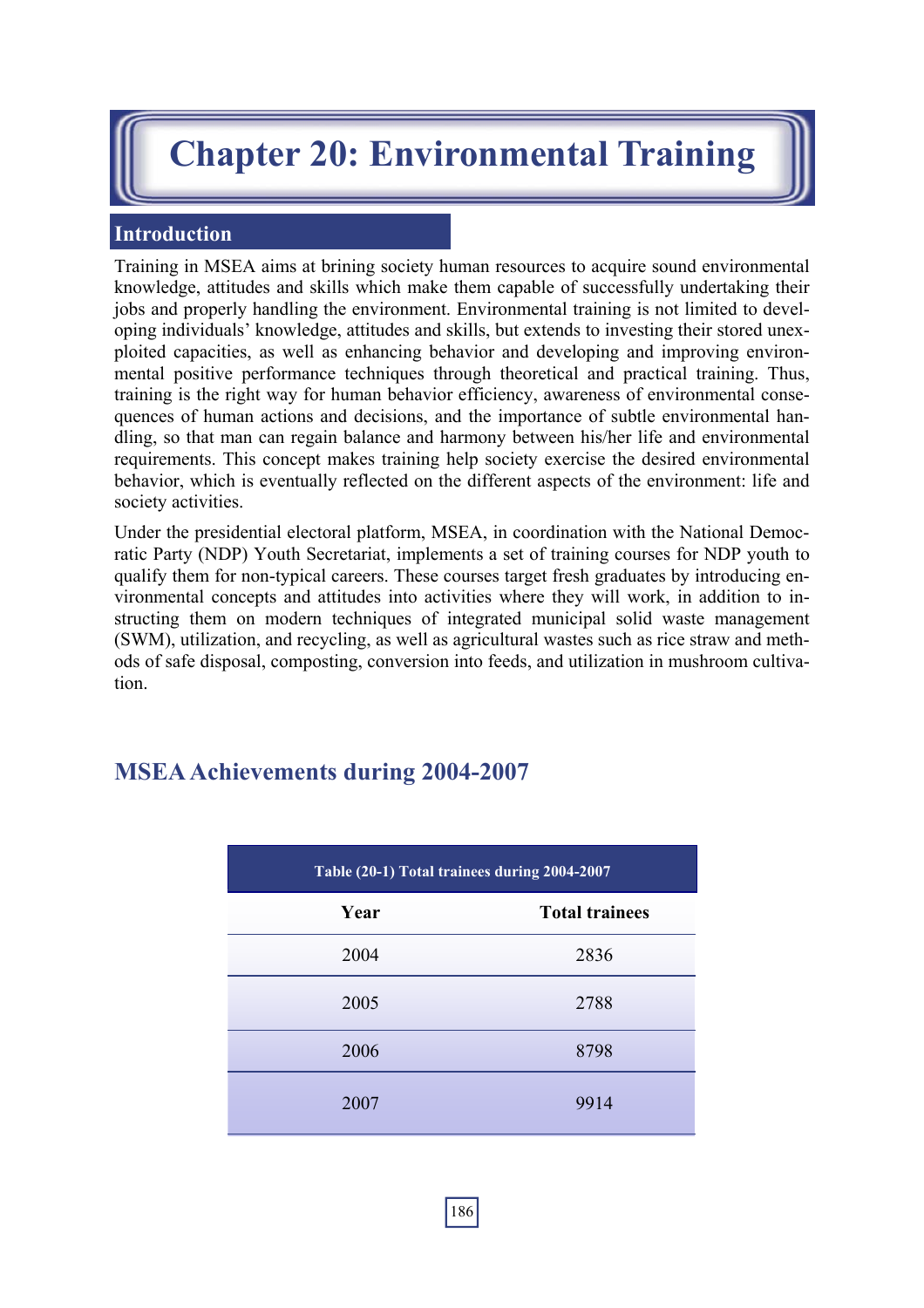

#### **Significant activities in environmental training**

#### **First: Environmental Contests**

MSEA, on celebrating World Environment Day on  $5<sup>th</sup>$  June for 3 successive years (2005, 2006, 2007), organized great environmental contests for adults and youngsters. These contests aim at developing environmental awareness and positive environmental attitudes for all society categories, drawing their attention to environmental issues, activating active participation and cooperation on problem solving, and introducing new generations aware of environmental issues. The contests saw yearly increasing turnout by all society categories all over Egypt. Total contestants in the 3 years were as follows:

| Table (20-2) Total environmental contestants<br>during 2005-2007 |                    |
|------------------------------------------------------------------|--------------------|
| Year                                                             | <b>Contestants</b> |
| 2005                                                             | 54140              |
| 2006                                                             | 61984              |
| 2007                                                             | 95410              |

This increasing turnout shows the development of citizens' environmental awareness through active and growing participation and research papers provided by them.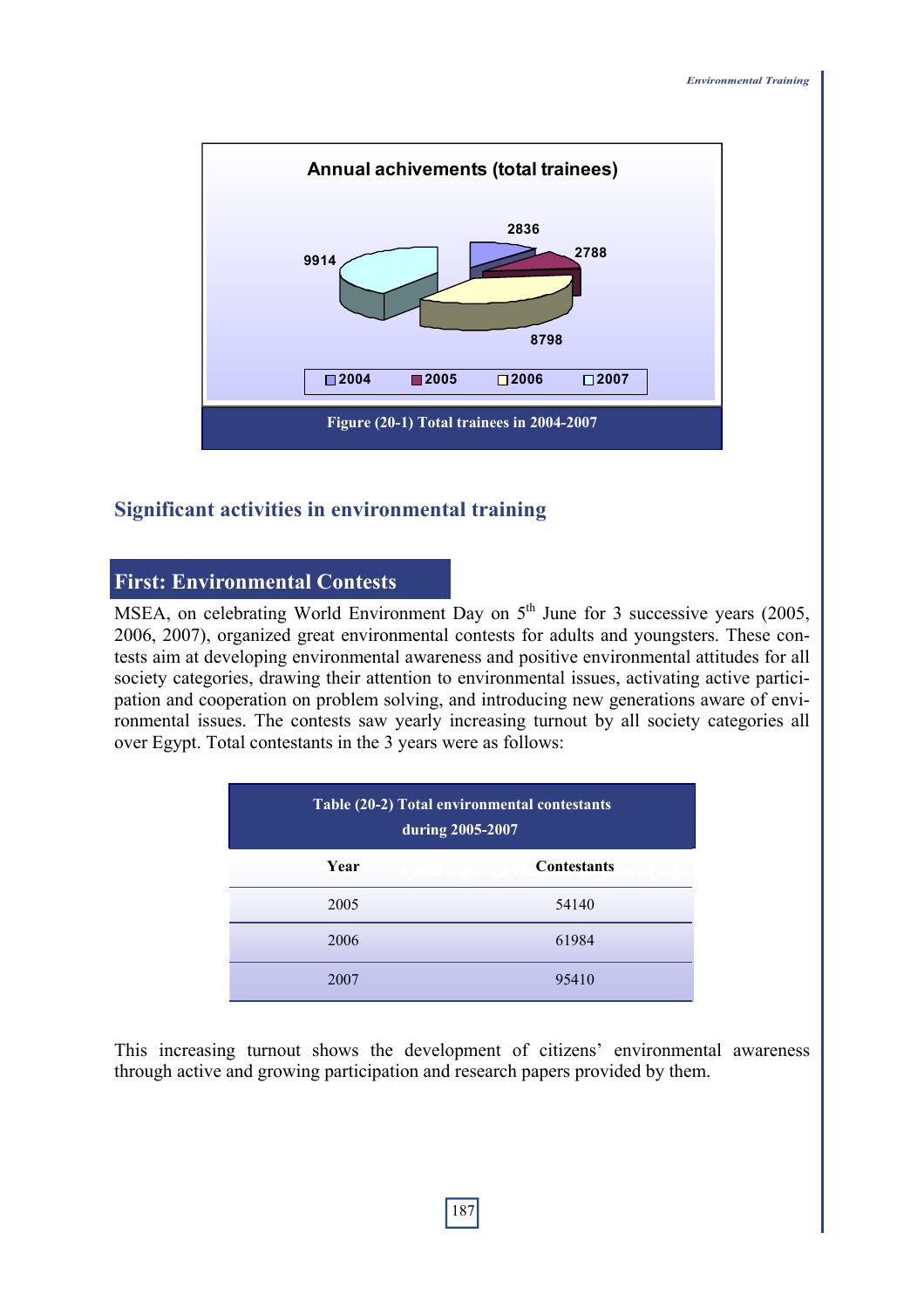## **Second: Training courses for youth in collaboration with NDP Youth Secretariat-General as per the presidential electoral platform**

In his electoral platform, the President stressed the importance of creating job opportunities for youth to control unemployment. Opportunities can be in non-typical domains, such as environment protection.

In this respect, the Minister of State for Environmental Affairs directed on activating the governmental program as of 2006/2007, under the employment program through which youth are qualified and trained and gain necessary skills for joining the environmental job market.

MSEA implemented 2 training plans for 2006/2007 and 2007/2008 with 20 training courses for 986 young people from most of Egyptian universities and all governorates to train and qualify them on the following as per the governmental program:

- EMS
- Tree-planting and garden maintenance.
- Recycling and safe disposal of agricultural wastes.
- Handling municipal solid wastes (cleaning, recycling, and safe disposal).
- Environmental small enterprises.

#### **These courses targeted the following:**

- Introducing MSEA executive structure and role of protecting the environment in Egypt to participants.
- Shadings light on the role of youth in environmental domains and problem handling and active participation to solve them.
- Introducing agricultural wastes, as well as their sources and health hazards in case of unorganized burning.
- Introducing techniques for utilizing agricultural wastes and their economic significance.
- Maximizing agricultural waste utilization in useful and environment-friendly domains such as animal feed, fertilizer heaps, and biogas.
- Introducing municipal solid wastes, and their classification, sources and health impacts.
- Enabling participants to plan for municipal SWM process.
- Introducing municipal solid waste collection, sorting, and transfer techniques.
- Maximizing utilization of municipal solid wastes via recycling.
- Introducing the importance of trees and gardens in controlling pollution.
- Introducing systems used in designing and gardening parks and promenades.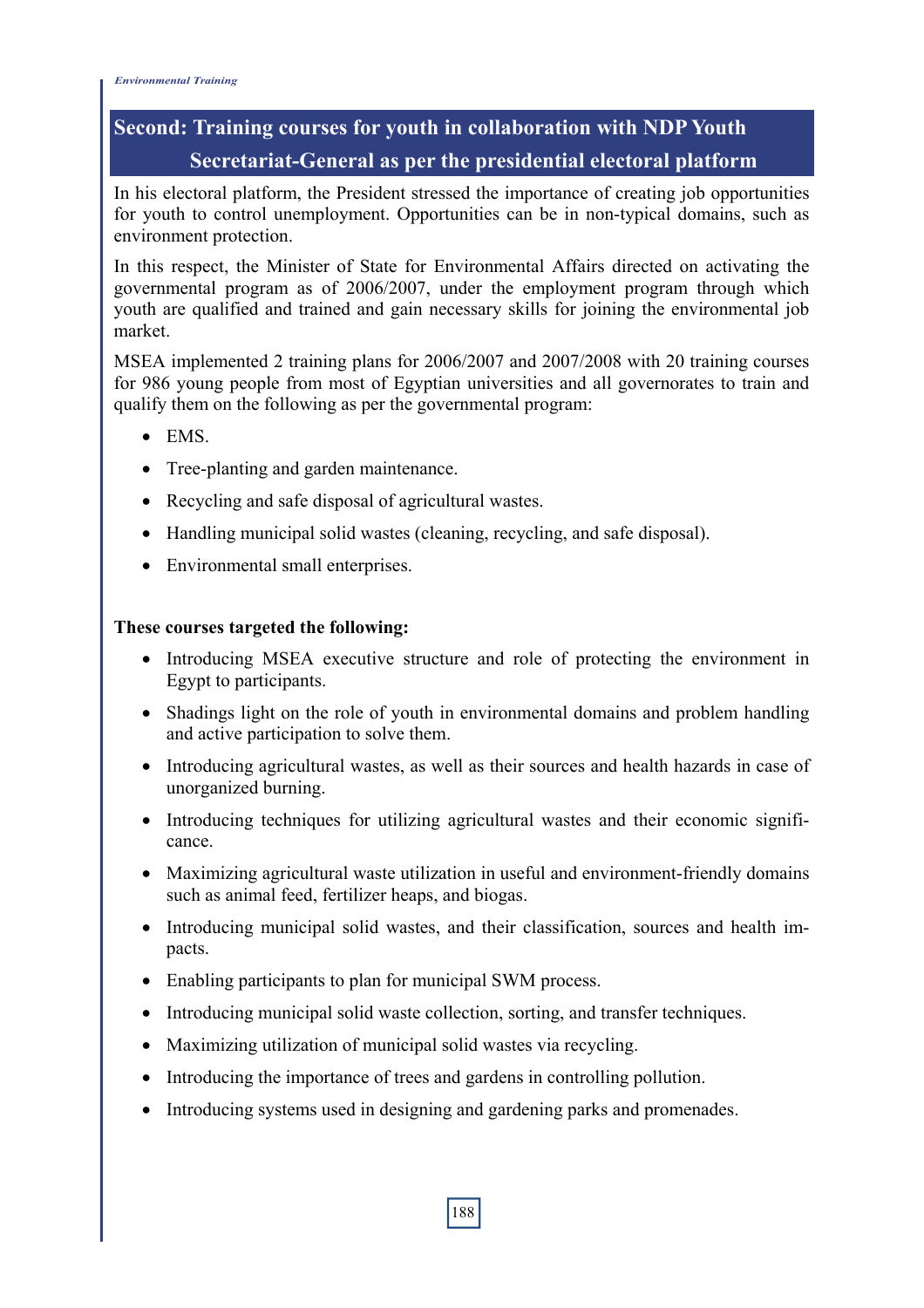- Enabling participants to select and use different plant varieties and garden elements in gardening.
- Introducing the importance of using treated waste water in cultivating gardens and woods.
- Making young people acquire skills necessary for joining environment protection job market.
- Making young people acquire positive attitudes toward environment protection and conservation.

## **Third: Environmental Training Camps for Youth in Collaboration with NDP Youth Secretariat-General as per the Presidential Electoral Platform**

MSEA organized 4 training camps for youth as follows:

- Excellence Camp over the President Cup for 2006, with 600 young people from all Egyptian governorates.
- Youth Camp, Abu Qir, Alexandria, 2007, with 905 young people.
- First Youth Camp, Port Said, 2007, with 400 young women from all governorates.
- Second Youth Camp, Port Said, 2007, with 450 young women from all governorates.

## **Fourth: Training Courses for Fresh Graduates, Farmers, and Extensions on safe Utilization of Agricultural Wastes in Delta Governorates**

MSEA organized 37 training courses on agricultural waste safe utilization, with 1850 trainees from Sharqeya, Gharbeya, Monoufeya, Kafr al-Sheikh, Daqahleya, Qaliubeya, and Behaira. They included the following:

- Producing compost;
- Producing animal feed; and
- Cultivating mushroom on rice straw bales.

## **Fifth: Training Courses for EEAA and RBO staff**

MSEA organized a number of training courses for EEAA and RBO staff in some areas (legal impoundment, strategic EIA, hazardous material and waste management, and the best technologies available), with 1050 trainees.